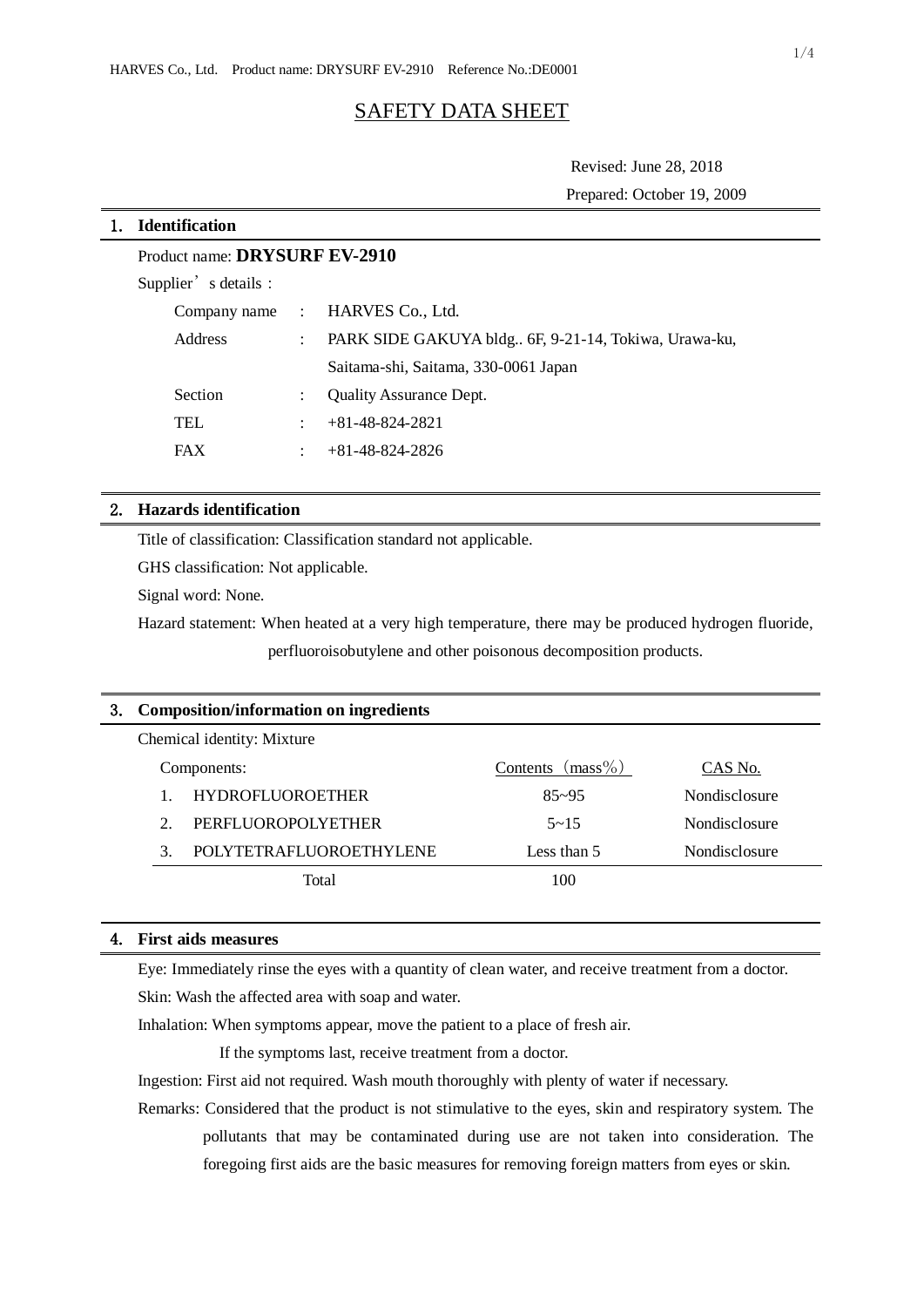#### 5. **Fire-fighting measures**

Extinguish method: When fire is strong enough to threaten thermal decomposition of the product, wear complete protecting clothing including helmet, self respirator, fireproof clothing, protective bands for arms, body and legs, and head protective device. It is considered that there will be no anomalous effects during extinguishing activities. Avoid inhaling decomposition products generated by fire. When exposed to flames, spray water to cool the container and thus prevent bursting.

Fire extinguishing agent: Nonflammable.

Remarks: When exposed to an extremely high temperature, poisonous thermal decomposition products including hydrogen fluoride may be produced.

#### 6. **Accidental release measures**

Individual protection: Reference the related preventive measures in the other items.

Disposition: Ventilate the surrounding; stop leaks; cover with an absorbent; and recover the leaked substance. Clear the residue with an adequate organic solvent. Follow the instructions on the label of organic solvent and safety information of SDS. Collect in a metallic vessel and seal the vessel.

Remarks: When leaked in a large quantity in a closed space, give alarms to the other personnel and immediately escape. When exposed to a quantity of vapor in a closed space, there may be serious harms to health.

### 7. **Handling and storage**

- Handling: Use in well-ventilated areas. Do not inhale vapor for a long time. Do not inhale thermal decomposition products. (Do not use in rooms where a kerosene stove or a gas stove is installed.) Do not smoke in working places. Smoking is allowed after washing hands well after work. Do not smoke cigarette that the product adhered to.
- Intake prevention: While in use of the product, eating, drinking or smoking is prohibited. Places adhered to the product should be thoroughly washed with soap and water. Not the expected route of exposure.

Storage: Store in an ordinary storage.

Remarks: Keep the product from being exposed to a high temperature exceeding 200℃.

#### 8. **Exposure controls/ personal protection**

Control concentrations: Not established.

Allowable concentrations: Not established.

Equipment measures: Use in a well-ventilated place. When ventilation is not satisfactory, use adequate respiratory protective devices.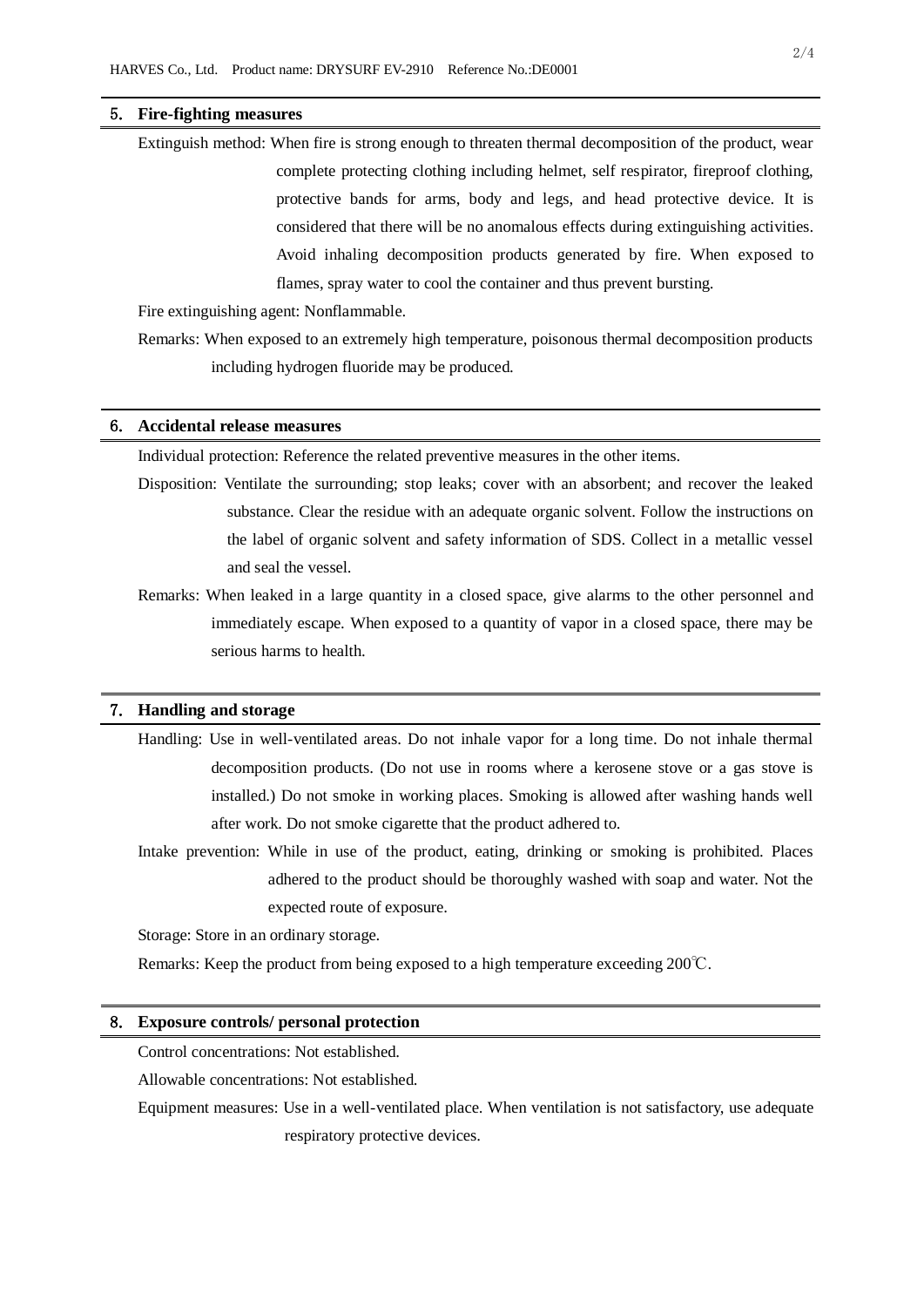# Protective devices and individual protection:

Respiratory protective devices: Avoid inhaling vapor, mist or spray. When thermal decomposition occurs, never inhale thermal decomposition products. Choose a respirator certified upon the concentration of pollutants in air. Wear a half or full face respiratory mask.

Protective goggles: As a guideline for safety and health, wear safety goggles with side shield. Protective gloves: As a standard for fine industrial hygiene, wear adequate gloves while handling the product.

Protective clothing: Avoid contact to skin.

#### 9. **Physical and chemical properties**

| Appearance, etc. |                      | White Suspension Liquid, slight ether odor. |
|------------------|----------------------|---------------------------------------------|
| Boiling point    |                      | Approx. $60^{\circ}$ C                      |
| Pour point       |                      | Below -40 $\degree$ C                       |
| Water solubility |                      | Not soluble.                                |
| Flash point      | $\ddot{\phantom{a}}$ | None.                                       |
| Density          | $\ddot{\phantom{a}}$ | Approx. $1.6$ g/cm <sup>3</sup>             |

# 10.**Stability and reactivity**

| Flash point:                     |                      | None.                                                    |
|----------------------------------|----------------------|----------------------------------------------------------|
| Combustion range-lower limit (%) | $\ddot{\cdot}$       | Nonflammable.                                            |
| Combustion range-upper limit (%) | $\ddot{\cdot}$       | Nonflammable.                                            |
| Substances to be avoided         | $\ddot{\cdot}$       | Strong acids, strong alkalis and strong oxidizing agents |
|                                  |                      | and active fine metal powder.                            |
|                                  |                      | As a matter of general caution, avoid exposure to a      |
|                                  |                      | temperature exceeding the boiling point.                 |
| Poisonous decomposition products | $\ddot{\phantom{a}}$ | Reference "Harmfulness Information"                      |
| Stability                        | ٠                    | Stable.                                                  |
| Reactivity                       | $\bullet$            | Dangerous polymerization not occurring.                  |
|                                  |                      |                                                          |

## 11.**Toxicology information**

Eye: Considered little stimulation to eyes.

Skin: Considered little stimulation to skin.

Inhalation: Considered no harm if thermal decomposition due to overheat does not occur. However, when inhaled a lot, lack of oxygen due to substitution of air may occur.

Ingestion: Little possibility of swallow of the product. Considered no harm.